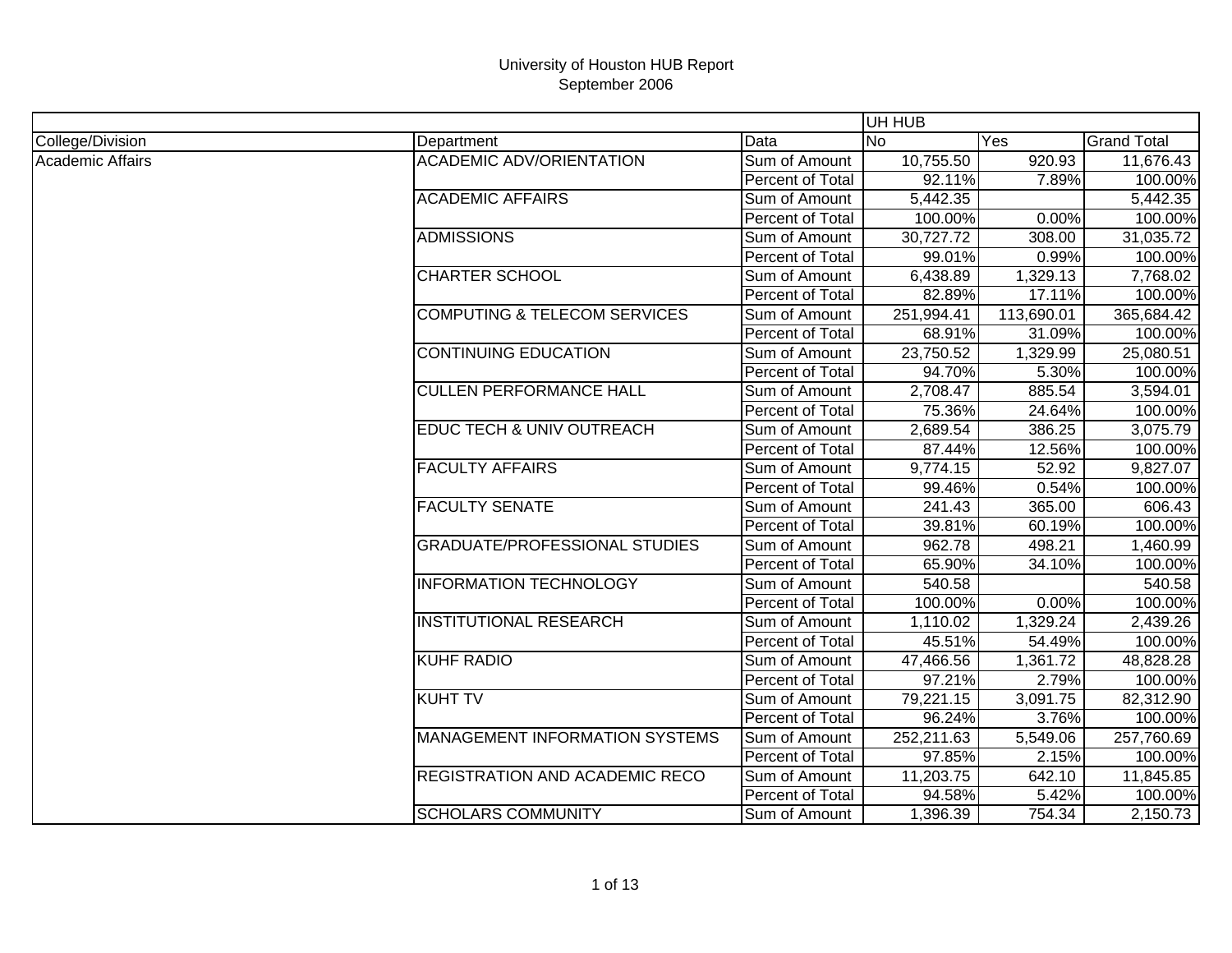|                                   |                                       |                  | UH HUB       |            |                    |
|-----------------------------------|---------------------------------------|------------------|--------------|------------|--------------------|
| College/Division                  | Department                            | Data             | <b>No</b>    | <b>Yes</b> | <b>Grand Total</b> |
| Academic Affairs                  | <b>SCHOLARS COMMUNITY</b>             | Percent of Total | 64.93%       | 35.07%     | 100.00%            |
|                                   | <b>SCHOLARSHIPS AND FINANCIAL AID</b> | Sum of Amount    | 5,265.48     | 2,234.49   | 7,499.97           |
|                                   |                                       | Percent of Total | 70.21%       | 29.79%     | 100.00%            |
|                                   | SECURITY AND DISASTER RECOVERY        | Sum of Amount    | 468.40       |            | 468.40             |
|                                   |                                       | Percent of Total | 100.00%      | 0.00%      | 100.00%            |
|                                   | <b>TECHNOLOGY SUPPORT SERVICES</b>    | Sum of Amount    | 28,400.66    | 31,406.33  | 59,806.99          |
|                                   |                                       | Percent of Total | 47.49%       | 52.51%     | 100.00%            |
|                                   | UNDERGRADUATE STUDIES                 | Sum of Amount    | 1,907.40     | 220.09     | 2,127.49           |
|                                   |                                       | Percent of Total | 89.65%       | 10.35%     | 100.00%            |
| Academic Affairs Sum of Amount    |                                       |                  | 774,677.78   | 166,355.10 | 941,032.88         |
| Academic Affairs Percent of Total |                                       |                  | 82.32%       | 17.68%     | 100.00%            |
| Administration and Finance        | <b>ADMINISTRATION &amp; FINANCE</b>   | Sum of Amount    | 4,571.69     | 262.48     | 4,834.17           |
|                                   |                                       | Percent of Total | 94.57%       | 5.43%      | 100.00%            |
|                                   | <b>AUXILIARY SERVICES</b>             | Sum of Amount    | 910.79       |            | 910.79             |
|                                   |                                       | Percent of Total | 100.00%      | 0.00%      | 100.00%            |
|                                   | AVCIAVP-ADMINISTRATION                | Sum of Amount    | 401.85       | 5,223.07   | 5,624.92           |
|                                   |                                       | Percent of Total | 7.14%        | 92.86%     | 100.00%            |
|                                   | <b>BUDGET</b>                         | Sum of Amount    | 4,541.08     | 98.87      | 4,639.95           |
|                                   |                                       | Percent of Total | 97.87%       | 2.13%      | 100.00%            |
|                                   | ENVIRONMENTAL HEALTH RISK MGMT        | Sum of Amount    | 3,605,533.67 | 2,921.83   | 3,608,455.50       |
|                                   |                                       | Percent of Total | 99.92%       | 0.08%      | 100.00%            |
|                                   | <b>FACILITIES &amp; PLANNING</b>      | Sum of Amount    | 592,714.71   | 196,875.20 | 789,589.91         |
|                                   |                                       | Percent of Total | 75.07%       | 24.93%     | 100.00%            |
|                                   | <b>FINANCE</b>                        | Sum of Amount    | 14,294.81    | 9,240.41   | 23,535.22          |
|                                   |                                       | Percent of Total | 60.74%       | 39.26%     | 100.00%            |
|                                   | <b>FINANCIAL REPORTING</b>            | Sum of Amount    | 101.26       | 29.45      | 130.71             |
|                                   |                                       | Percent of Total | 77.47%       | 22.53%     | 100.00%            |
|                                   | <b>HUB PROGRAMS</b>                   | Sum of Amount    |              | 1,270.03   | 1,270.03           |
|                                   |                                       | Percent of Total | 0.00%        | 100.00%    | 100.00%            |
|                                   | <b>HUMAN RESOURCES</b>                | Sum of Amount    | 17,496.76    | 623.95     | 18,120.71          |
|                                   |                                       | Percent of Total | 96.56%       | 3.44%      | 100.00%            |
|                                   | <b>INST - PLANT</b>                   | Sum of Amount    | 75,905.09    | 75,043.15  | 150,948.24         |
|                                   |                                       | Percent of Total | 50.29%       | 49.71%     | 100.00%            |
|                                   | <b>ONE CARD PROGRAM</b>               | Sum of Amount    | 11,227.16    | 198.49     | 11,425.65          |
|                                   |                                       | Percent of Total | 98.26%       | 1.74%      | 100.00%            |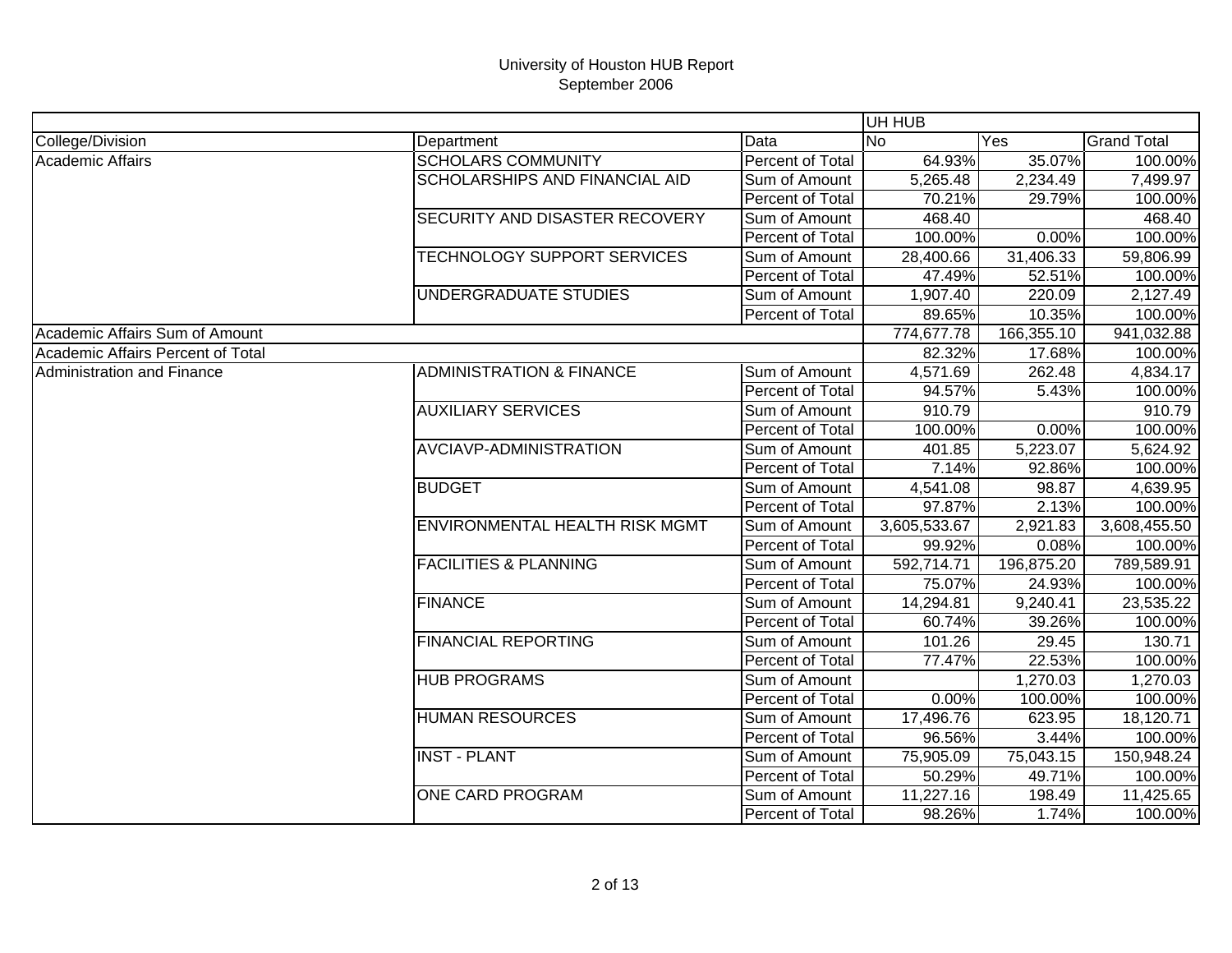|                                             |                                   |                  | UH HUB       |            |                    |
|---------------------------------------------|-----------------------------------|------------------|--------------|------------|--------------------|
| College/Division                            | Department                        | Data             | <b>No</b>    | Yes        | <b>Grand Total</b> |
| Administration and Finance                  | PARKING & TRANSPORTATION          | Sum of Amount    | 212,087.97   | 3,487.92   | 215,575.89         |
|                                             |                                   | Percent of Total | 98.38%       | 1.62%      | 100.00%            |
|                                             | PHY PLANT-ADMINISTRATION          | Sum of Amount    | 44,253.07    | 9,844.23   | 54,097.30          |
|                                             |                                   | Percent of Total | 81.80%       | 18.20%     | 100.00%            |
|                                             | PHY PLANT-AUTOMOTIVE              | Sum of Amount    | 3,715.91     | 2,768.47   | 6,484.38           |
|                                             |                                   | Percent of Total | 57.31%       | 42.69%     | 100.00%            |
|                                             | PHY PLANT-BLDG MAINT              | Sum of Amount    | 36,168.48    | 4,548.53   | 40,717.01          |
|                                             |                                   | Percent of Total | 88.83%       | 11.17%     | 100.00%            |
|                                             | PHY PLANT-CUSTODIAL SVCS          | Sum of Amount    | 1,257.35     | 1,347.00   | 2,604.35           |
|                                             |                                   | Percent of Total | 48.28%       | 51.72%     | 100.00%            |
|                                             | PHY PLANT-GROUNDS MAINT           | Sum of Amount    | 2,302.44     |            | 2,302.44           |
|                                             |                                   | Percent of Total | 100.00%      | 0.00%      | 100.00%            |
|                                             | PHY PLANT-SOLID WASTE             | Sum of Amount    | 3,876.86     |            | 3,876.86           |
|                                             |                                   | Percent of Total | 100.00%      | 0.00%      | 100.00%            |
|                                             | PHY PLANT-UTILITIES               | Sum of Amount    | 93,940.27    | 13,614.22  | 107,554.49         |
|                                             |                                   | Percent of Total | 87.34%       | 12.66%     | 100.00%            |
|                                             | <b>POLICE</b>                     | Sum of Amount    | 27,127.85    | 1,443.29   | 28,571.14          |
|                                             |                                   | Percent of Total | 94.95%       | 5.05%      | 100.00%            |
|                                             | <b>POSTAL SERVICES</b>            | Sum of Amount    | 7,629.24     | 340.75     | 7,969.99           |
|                                             |                                   | Percent of Total | 95.72%       | 4.28%      | 100.00%            |
|                                             | <b>PRINTING</b>                   | Sum of Amount    | 27,721.99    | 226.58     | 27,948.57          |
|                                             |                                   | Percent of Total | 99.19%       | 0.81%      | 100.00%            |
|                                             | PURCHASED UTILITIES               | Sum of Amount    | 1,023.50     |            | 1,023.50           |
|                                             |                                   | Percent of Total | 100.00%      | 0.00%      | 100.00%            |
|                                             | <b>STUDENT FINANCIAL SERVICES</b> | Sum of Amount    | 15,357.18    | 9,125.37   | 24,482.55          |
|                                             |                                   | Percent of Total | 62.73%       | 37.27%     | 100.00%            |
| Administration and Finance Sum of Amount    |                                   |                  | 4,804,160.98 | 338,533.29 | 5,142,694.27       |
| Administration and Finance Percent of Total |                                   |                  | 93.42%       | 6.58%      | 100.00%            |
| Architecture                                | <b>DEAN, ARCHITECTURE</b>         | Sum of Amount    | 17,330.45    | 1,730.07   | 19,060.52          |
|                                             |                                   | Percent of Total | 90.92%       | 9.08%      | 100.00%            |
| Architecture Sum of Amount                  |                                   |                  | 17,330.45    | 1,730.07   | 19,060.52          |
| <b>Architecture Percent of Total</b>        |                                   |                  | 90.92%       | 9.08%      | 100.00%            |
| <b>Athletics</b>                            | <b>INTERCOLLEGIATE ATHLETICS</b>  | Sum of Amount    | 1,920,313.62 | 91,487.08  | 2,011,800.70       |
|                                             |                                   | Percent of Total | 95.45%       | 4.55%      | 100.00%            |
| Athletics Sum of Amount                     |                                   |                  | 1,920,313.62 | 91,487.08  | 2,011,800.70       |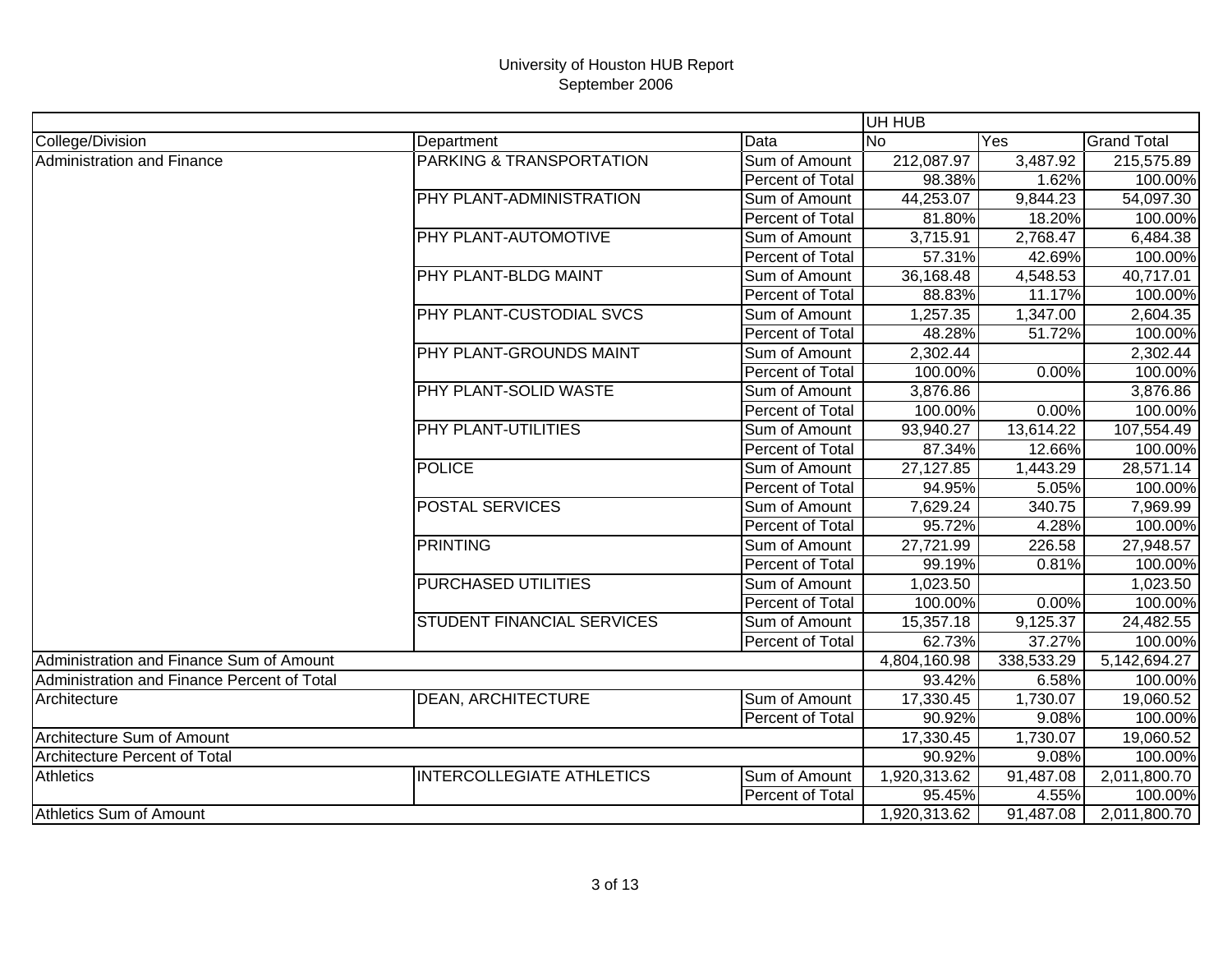|                                   |                                           |                         | UH HUB    |            |                    |
|-----------------------------------|-------------------------------------------|-------------------------|-----------|------------|--------------------|
| College/Division                  | Department                                | Data                    | <b>No</b> | Yes        | <b>Grand Total</b> |
| <b>Athletics Percent of Total</b> |                                           |                         | 95.45%    | 4.55%      | 100.00%            |
| <b>Business Administration</b>    | <b>ACCOUNTANCY AND TAXATION</b>           | Sum of Amount           | 1,375.58  | 477.44     | 1,853.02           |
|                                   |                                           | Percent of Total        | 74.23%    | 25.77%     | 100.00%            |
|                                   | <b>BAUER CAREER SERVICES CTR</b>          | Sum of Amount           | 2,674.04  | 3,316.19   | 5,990.23           |
|                                   |                                           | Percent of Total        | 44.64%    | 55.36%     | 100.00%            |
|                                   | <b>CTR FOR ENTREPRENEURSHIP &amp; INN</b> | Sum of Amount           | 759.55    | 4,202.80   | 4,962.35           |
|                                   |                                           | <b>Percent of Total</b> | 15.31%    | 84.69%     | 100.00%            |
|                                   | CTR FOR EXECUTIVE DEVELOPMENT             | Sum of Amount           | 60.87     |            | 60.87              |
|                                   |                                           | Percent of Total        | 100.00%   | 0.00%      | 100.00%            |
|                                   | DEAN, BUSINESS ADMINISTRATION             | Sum of Amount           | 43,305.18 | 4,316.98   | 47,622.16          |
|                                   |                                           | Percent of Total        | 90.93%    | 9.07%      | 100.00%            |
|                                   | DECISION AND INFORMATION SCIEN            | Sum of Amount           | 2,556.36  | 513.26     | 3,069.62           |
|                                   |                                           | Percent of Total        | 83.28%    | 16.72%     | 100.00%            |
|                                   | <b>EXECUTIVE DEGREE PROGRAMS</b>          | Sum of Amount           | 63,942.07 | 1,424.84   | 65,366.91          |
|                                   |                                           | Percent of Total        | 97.82%    | 2.18%      | 100.00%            |
|                                   | <b>FINANCE</b>                            | Sum of Amount           | 143.52    | 1,262.87   | 1,406.39           |
|                                   |                                           | Percent of Total        | 10.20%    | 89.80%     | 100.00%            |
|                                   | <b>GLOBAL ENERGY MGMT INST</b>            | Sum of Amount           | 42.95     | 196.34     | 239.29             |
|                                   |                                           | Percent of Total        | 17.95%    | 82.05%     | 100.00%            |
|                                   | <b>INFORMATION SYSTEMS RESEARCH C</b>     | Sum of Amount           | 392.62    |            | 392.62             |
|                                   |                                           | Percent of Total        | 100.00%   | 0.00%      | 100.00%            |
|                                   | <b>MANAGEMENT</b>                         | Sum of Amount           | 717.84    |            | 717.84             |
|                                   |                                           | Percent of Total        | 100.00%   | 0.00%      | 100.00%            |
|                                   | <b>MARKETING</b>                          | Sum of Amount           | 4,328.16  | 3,038.45   | 7,366.61           |
|                                   |                                           | Percent of Total        | 58.75%    | 41.25%     | 100.00%            |
|                                   | <b>MBA STUDENT SERVICES CENTER</b>        | Sum of Amount           | 5,533.84  | 316.05     | 5,849.89           |
|                                   |                                           | <b>Percent of Total</b> | 94.60%    | 5.40%      | 100.00%            |
|                                   | <b>RESEARCH AND INSTR COMPUTING S</b>     | Sum of Amount           | 1,616.31  | 1,558.62   | 3,174.93           |
|                                   |                                           | <b>Percent of Total</b> | 50.91%    | 49.09%     | 100.00%            |
|                                   | <b>SALES EXCELLENCE INSTITUTE</b>         | Sum of Amount           | 10,399.04 | 637.02     | 11,036.06          |
|                                   |                                           | Percent of Total        | 94.23%    | 5.77%      | 100.00%            |
|                                   | <b>SMALL BUSINESS DEV CENTER</b>          | Sum of Amount           | 46,905.21 | 103,584.53 | 150,489.74         |
|                                   |                                           | Percent of Total        | 31.17%    | 68.83%     | 100.00%            |
|                                   | UNDERGRAD BUSINESS PROG                   | Sum of Amount           | 8,367.11  | 4,728.71   | 13,095.82          |
|                                   |                                           | Percent of Total        | 63.89%    | 36.11%     | 100.00%            |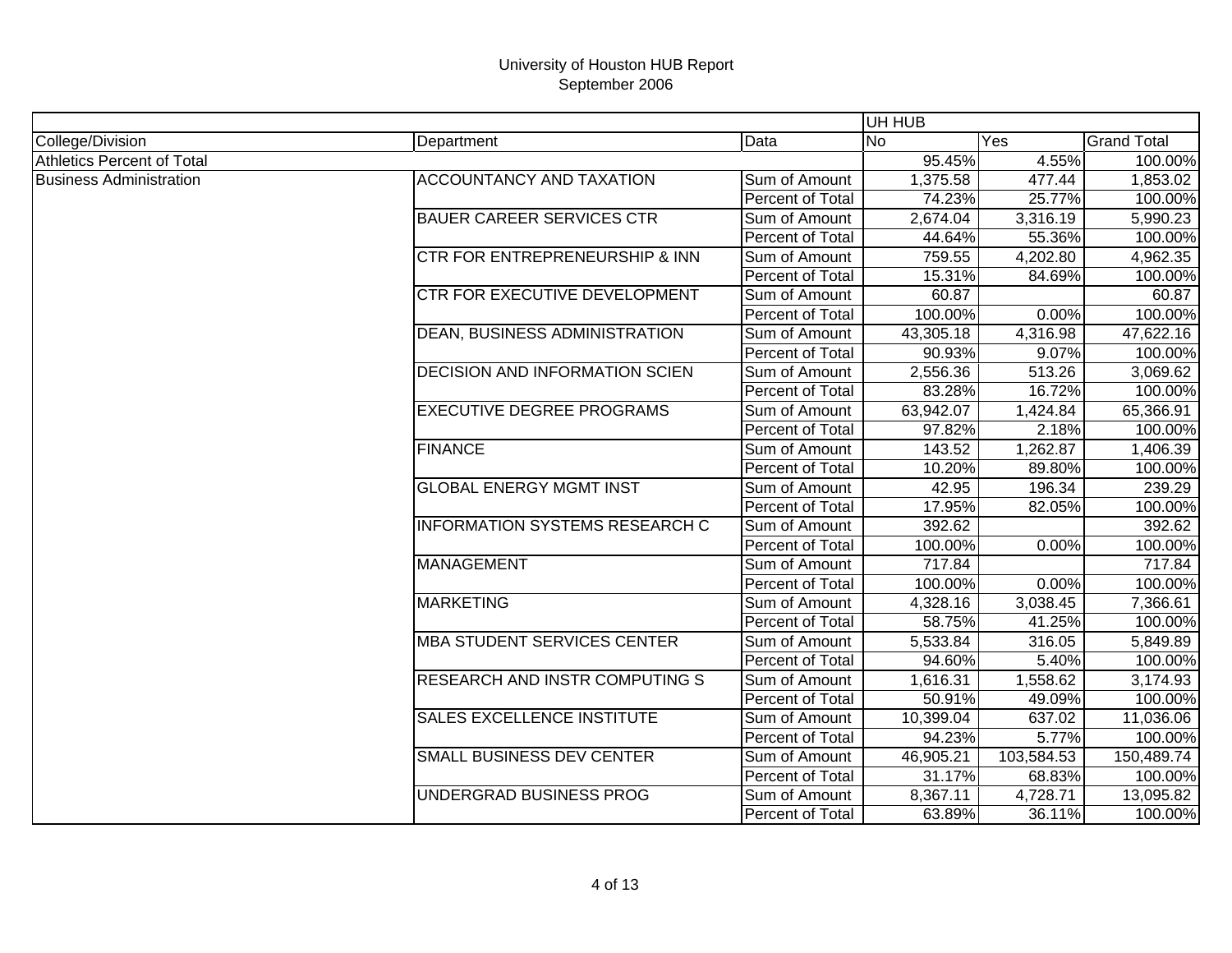|                                                 |                                           |                  | UH HUB     |                        |                    |
|-------------------------------------------------|-------------------------------------------|------------------|------------|------------------------|--------------------|
| College/Division                                | Department                                | Data             | <b>No</b>  | Yes                    | <b>Grand Total</b> |
| <b>Business Administration Sum of Amount</b>    |                                           |                  | 193,120.25 | 129,574.10             | 322,694.35         |
| <b>Business Administration Percent of Total</b> |                                           |                  | 59.85%     | 40.15%                 | 100.00%            |
| Education                                       | CENTER FOR INFO TECH IN EDUCATION         | Sum of Amount    | 37,208.13  | $\overline{54,203.03}$ | 91,411.16          |
|                                                 |                                           | Percent of Total | 40.70%     | 59.30%                 | 100.00%            |
|                                                 | <b>CONSISTENCY MGMT &amp; COOP DISCIP</b> | Sum of Amount    | 40,155.75  | $\overline{3,}114.00$  | 43,269.75          |
|                                                 |                                           | Percent of Total | 92.80%     | 7.20%                  | 100.00%            |
|                                                 | <b>CURRICULUM AND INSTRUCTION</b>         | Sum of Amount    | 22,049.56  | 3,841.44               | 25,891.00          |
|                                                 |                                           | Percent of Total | 85.16%     | 14.84%                 | 100.00%            |
|                                                 | <b>DEAN, EDUCATION</b>                    | Sum of Amount    | 20,558.76  | 954.85                 | 21,513.61          |
|                                                 |                                           | Percent of Total | 95.56%     | 4.44%                  | 100.00%            |
|                                                 | EDU. LEADERSHIP & CULTURAL STU            | Sum of Amount    | 876.75     | 862.00                 | 1,738.75           |
|                                                 |                                           | Percent of Total | 50.42%     | 49.58%                 | 100.00%            |
|                                                 | EDUCATIONAL PSYCHOLOGY                    | Sum of Amount    | 6,968.28   | 1,567.29               | 8,535.57           |
|                                                 |                                           | Percent of Total | 81.64%     | 18.36%                 | 100.00%            |
|                                                 | <b>HEALTH AND HUMAN PERFORMANCE</b>       | Sum of Amount    | 53,665.46  | 2,599.92               | 56,265.38          |
|                                                 |                                           | Percent of Total | 95.38%     | 4.62%                  | 100.00%            |
|                                                 | HUMAN DEVELOPMENT LAB                     | Sum of Amount    | 3,084.32   | 2,248.97               | 5,333.29           |
|                                                 |                                           | Percent of Total | 57.83%     | 42.17%                 | 100.00%            |
|                                                 | <b>INSTITUTE FOR URBAN EDUCATION</b>      | Sum of Amount    | 1,409.04   | 1,615.78               | 3,024.82           |
|                                                 |                                           | Percent of Total | 46.58%     | 53.42%                 | 100.00%            |
|                                                 | TEACHER EDUCATION AND CERTIFIC            | Sum of Amount    | 1,121.15   | 699.75                 | 1,820.90           |
|                                                 |                                           | Percent of Total | 61.57%     | 38.43%                 | 100.00%            |
| <b>Education Sum of Amount</b>                  |                                           |                  | 187,097.20 | 71,707.03              | 258,804.23         |
| <b>Education Percent of Total</b>               |                                           |                  | 72.29%     | 27.71%                 | 100.00%            |
| Engineering                                     | <b>CHEMICAL ENGINEERING</b>               | Sum of Amount    | 39,587.85  | 6,251.74               | 45,839.59          |
|                                                 |                                           | Percent of Total | 86.36%     | 13.64%                 | 100.00%            |
|                                                 | <b>CIVIL ENGINEERING</b>                  | Sum of Amount    | 30,956.00  | 10,792.68              | 41,748.68          |
|                                                 |                                           | Percent of Total | 74.15%     | 25.85%                 | 100.00%            |
|                                                 | <b>COMPOSITE ENGR APPLICATIONS CT</b>     | Sum of Amount    | 65.49      | 300.92                 | 366.41             |
|                                                 |                                           | Percent of Total | 17.87%     | 82.13%                 | 100.00%            |
|                                                 | <b>COOPERATIVE ENGINEERING</b>            | Sum of Amount    | 103.00     |                        | 103.00             |
|                                                 |                                           | Percent of Total | 100.00%    | 0.00%                  | 100.00%            |
|                                                 | <b>CTR FOR INNOVATIVE GROUTING</b>        | Sum of Amount    | 8,945.60   |                        | 8,945.60           |
|                                                 |                                           | Percent of Total | 100.00%    | 0.00%                  | 100.00%            |
|                                                 | <b>DEAN, ENGINEERING</b>                  | Sum of Amount    | 38,382.99  | 34,514.16              | 72,897.15          |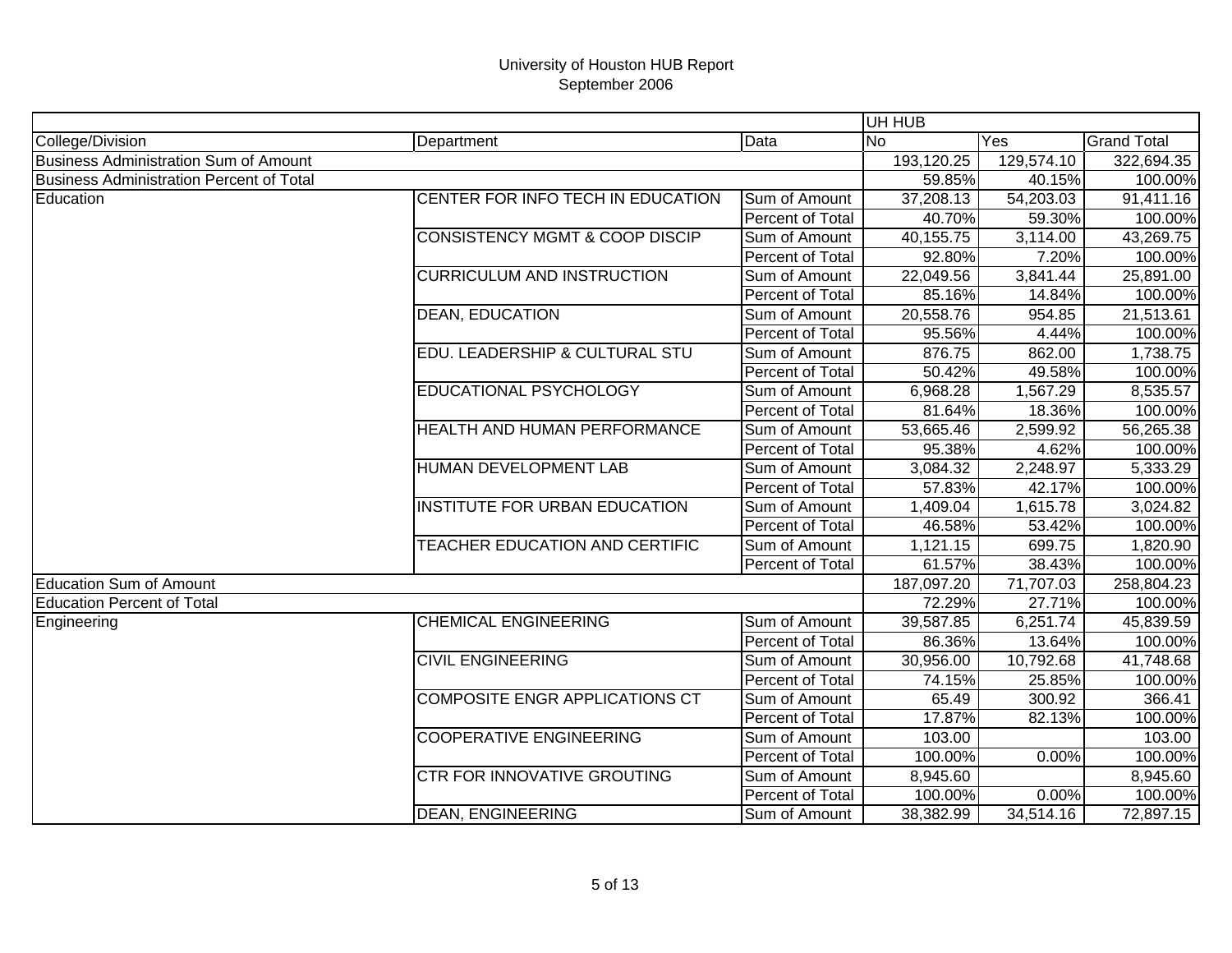|                                                  |                                   |                  | UH HUB     |           |                    |
|--------------------------------------------------|-----------------------------------|------------------|------------|-----------|--------------------|
| College/Division                                 | Department                        | Data             | <b>No</b>  | Yes       | <b>Grand Total</b> |
| Engineering                                      | <b>DEAN, ENGINEERING</b>          | Percent of Total | 52.65%     | 47.35%    | 100.00%            |
|                                                  | <b>ELECTRICAL ENGINEERING</b>     | Sum of Amount    | 101,270.23 | 215.11    | 101,485.34         |
|                                                  |                                   | Percent of Total | 99.79%     | 0.21%     | 100.00%            |
|                                                  | <b>ENGINEERING SERVICES</b>       | Sum of Amount    | 1,131.68   | 112.62    | 1,244.30           |
|                                                  |                                   | Percent of Total | 90.95%     | 9.05%     | 100.00%            |
|                                                  | <b>INDUSTRIAL ENGINEERING</b>     | Sum of Amount    | 9,457.80   | 6,504.94  | 15,962.74          |
|                                                  |                                   | Percent of Total | 59.25%     | 40.75%    | 100.00%            |
|                                                  | <b>MECHANICAL ENGINEERING</b>     | Sum of Amount    | 49,017.72  | 17,272.90 | 66,290.62          |
|                                                  |                                   | Percent of Total | 73.94%     | 26.06%    | 100.00%            |
|                                                  | NANOSYSTEM MANUFACTURING CTR      | Sum of Amount    | 124.25     |           | 124.25             |
|                                                  |                                   | Percent of Total | 100.00%    | 0.00%     | 100.00%            |
|                                                  | SW PUBLIC TECHNOLOGY CENTER       | Sum of Amount    | 1,033.99   |           | 1,033.99           |
|                                                  |                                   | Percent of Total | 100.00%    | 0.00%     | 100.00%            |
| <b>Engineering Sum of Amount</b>                 |                                   |                  | 280,076.60 | 75,965.07 | 356,041.67         |
| <b>Engineering Percent of Total</b>              |                                   |                  | 78.66%     | 21.34%    | 100.00%            |
| <b>Graduate College of Social Work</b>           | <b>ADMISSIONS</b>                 | Sum of Amount    |            | 117.18    | 117.18             |
|                                                  |                                   | Percent of Total | 0.00%      | 100.00%   | 100.00%            |
|                                                  | <b>AMERICAN HUMANICS</b>          | Sum of Amount    |            | 6.83      | 6.83               |
|                                                  |                                   | Percent of Total | 0.00%      | 100.00%   | 100.00%            |
|                                                  | <b>DEAN, SOCIAL WORK</b>          | Sum of Amount    | 4,610.55   | 1,831.06  | 6,441.61           |
|                                                  |                                   | Percent of Total | 71.57%     | 28.43%    | 100.00%            |
|                                                  | <b>OCP</b>                        | Sum of Amount    | 8,542.57   | 5,354.38  | 13,896.95          |
|                                                  |                                   | Percent of Total | 61.47%     | 38.53%    | 100.00%            |
|                                                  | <b>ODSPR</b>                      | Sum of Amount    | 6,810.00   | 1,101.33  | 7,911.33           |
|                                                  |                                   | Percent of Total | 86.08%     | 13.92%    | 100.00%            |
| Graduate College of Social Work Sum of Amount    |                                   |                  | 19,963.12  | 8,410.78  | 28,373.90          |
| Graduate College of Social Work Percent of Total |                                   |                  | 70.36%     | 29.64%    | 100.00%            |
| <b>Honors College</b>                            | <b>DEAN, HONORS COLLEGE</b>       | Sum of Amount    | 26,973.40  | 993.87    | 27,967.27          |
|                                                  |                                   | Percent of Total | 96.45%     | 3.55%     | 100.00%            |
|                                                  | <b>HOUSTON TEACHERS INSTITUTE</b> | Sum of Amount    | 150.56     |           | 150.56             |
|                                                  |                                   | Percent of Total | 100.00%    | 0.00%     | 100.00%            |
| Honors College Sum of Amount                     |                                   |                  | 27,123.96  | 993.87    | 28,117.83          |
| Honors College Percent of Total                  |                                   |                  | 96.47%     | 3.53%     | 100.00%            |
| Hotel and Restaurant Management                  | DEAN, HOTEL & RESTAURANT MANAG    | Sum of Amount    | 2,901.50   | 247.42    | 3,148.92           |
|                                                  |                                   | Percent of Total | 92.14%     | 7.86%     | 100.00%            |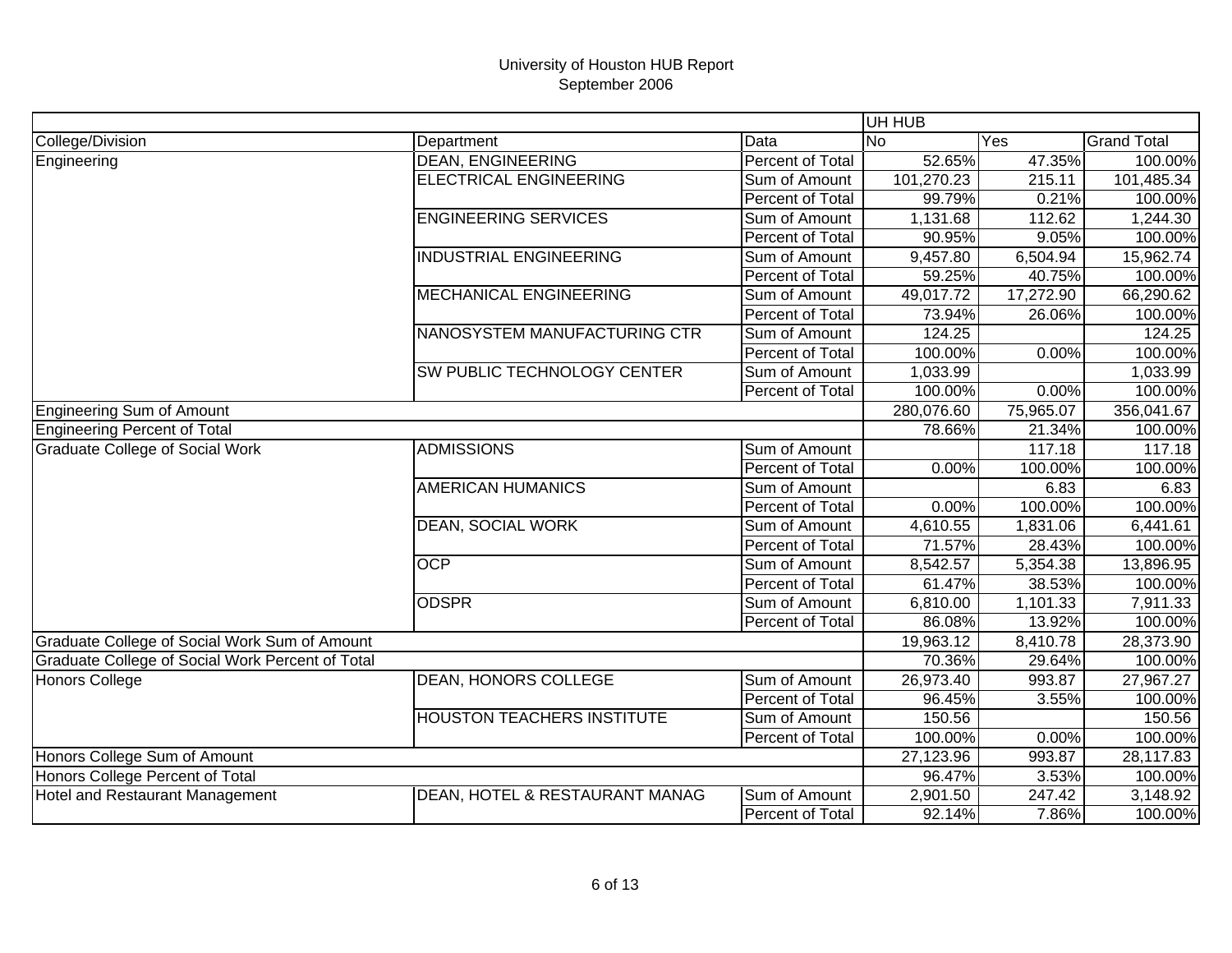|                                                  |                                 |                  | UH HUB     |           |                    |
|--------------------------------------------------|---------------------------------|------------------|------------|-----------|--------------------|
| College/Division                                 | Department                      | Data             | <b>No</b>  | Yes       | <b>Grand Total</b> |
| <b>Hotel and Restaurant Management</b>           | HOTEL AND RESTAURANT MANAGEMEN  | Sum of Amount    | 67,285.07  | 6,568.74  | 73,853.81          |
|                                                  |                                 | Percent of Total | 91.11%     | 8.89%     | 100.00%            |
| Hotel and Restaurant Management Sum of Amount    |                                 |                  | 70,186.57  | 6,816.16  | 77,002.73          |
| Hotel and Restaurant Management Percent of Total |                                 |                  | 91.15%     | 8.85%     | 100.00%            |
| Law Center                                       | DEAN, LAW                       | Sum of Amount    | 173,876.14 | 12,197.81 | 186,073.95         |
|                                                  |                                 | Percent of Total | 93.44%     | 6.56%     | 100.00%            |
|                                                  | LAW INFORMATION TECHNOLOGY      | Sum of Amount    | 10,319.72  |           | 10,319.72          |
|                                                  |                                 | Percent of Total | 100.00%    | 0.00%     | 100.00%            |
|                                                  | <b>LAW LIBRARY</b>              | Sum of Amount    | 20,126.72  | 244.82    | 20,371.54          |
|                                                  |                                 | Percent of Total | 98.80%     | 1.20%     | 100.00%            |
| Law Center Sum of Amount                         |                                 |                  | 204,322.58 | 12,442.63 | 216,765.21         |
| Law Center Percent of Total                      |                                 |                  | 94.26%     | 5.74%     | 100.00%            |
| Liberal Arts and Social Sciences                 | AFRICAN-AMERICAN STUDIES        | Sum of Amount    | 3,408.59   | 2,207.23  | 5,615.82           |
|                                                  |                                 | Percent of Total | 60.70%     | 39.30%    | 100.00%            |
|                                                  | <b>ANTHROPOLOGY</b>             | Sum of Amount    | 277.50     | 4,060.86  | 4,338.36           |
|                                                  |                                 | Percent of Total | 6.40%      | 93.60%    | 100.00%            |
|                                                  | <b>ART</b>                      | Sum of Amount    | 19,313.28  | 3,118.00  | 22,431.28          |
|                                                  |                                 | Percent of Total | 86.10%     | 13.90%    | 100.00%            |
|                                                  | <b>ARTE PUBLICO</b>             | Sum of Amount    | 65,176.71  | 1,874.87  | 67,051.58          |
|                                                  |                                 | Percent of Total | 97.20%     | 2.80%     | 100.00%            |
|                                                  | <b>BAND</b>                     | Sum of Amount    | 85,451.78  | 6,395.04  | 91,846.82          |
|                                                  |                                 | Percent of Total | 93.04%     | 6.96%     | 100.00%            |
|                                                  | <b>BLAFFER GALLERY</b>          | Sum of Amount    | 6,834.68   |           | 6,834.68           |
|                                                  |                                 | Percent of Total | 100.00%    | 0.00%     | 100.00%            |
|                                                  | CENTER FOR PUBLIC POLICY        | Sum of Amount    | 3,496.43   | 2,465.34  | 5,961.77           |
|                                                  |                                 | Percent of Total | 58.65%     | 41.35%    | 100.00%            |
|                                                  | <b>COMMUNICATION</b>            | Sum of Amount    | 53,735.65  | 1,723.81  | 55,459.46          |
|                                                  |                                 | Percent of Total | 96.89%     | 3.11%     | 100.00%            |
|                                                  | <b>COMMUNICATIONS DISORDERS</b> | Sum of Amount    | 4,743.72   | 624.92    | 5,368.64           |
|                                                  |                                 | Percent of Total | 88.36%     | 11.64%    | 100.00%            |
|                                                  | DEAN, LIBERAL ARTS & SOC SCI    | Sum of Amount    | 14,561.41  | 4,450.71  | 19,012.12          |
|                                                  |                                 | Percent of Total | 76.59%     | 23.41%    | 100.00%            |
|                                                  | <b>ECONOMICS</b>                | Sum of Amount    | 19,341.19  | 5,009.41  | 24,350.60          |
|                                                  |                                 | Percent of Total | 79.43%     | 20.57%    | 100.00%            |
|                                                  | <b>ENGLISH</b>                  | Sum of Amount    | 13,914.44  | 13,631.76 | 27,546.20          |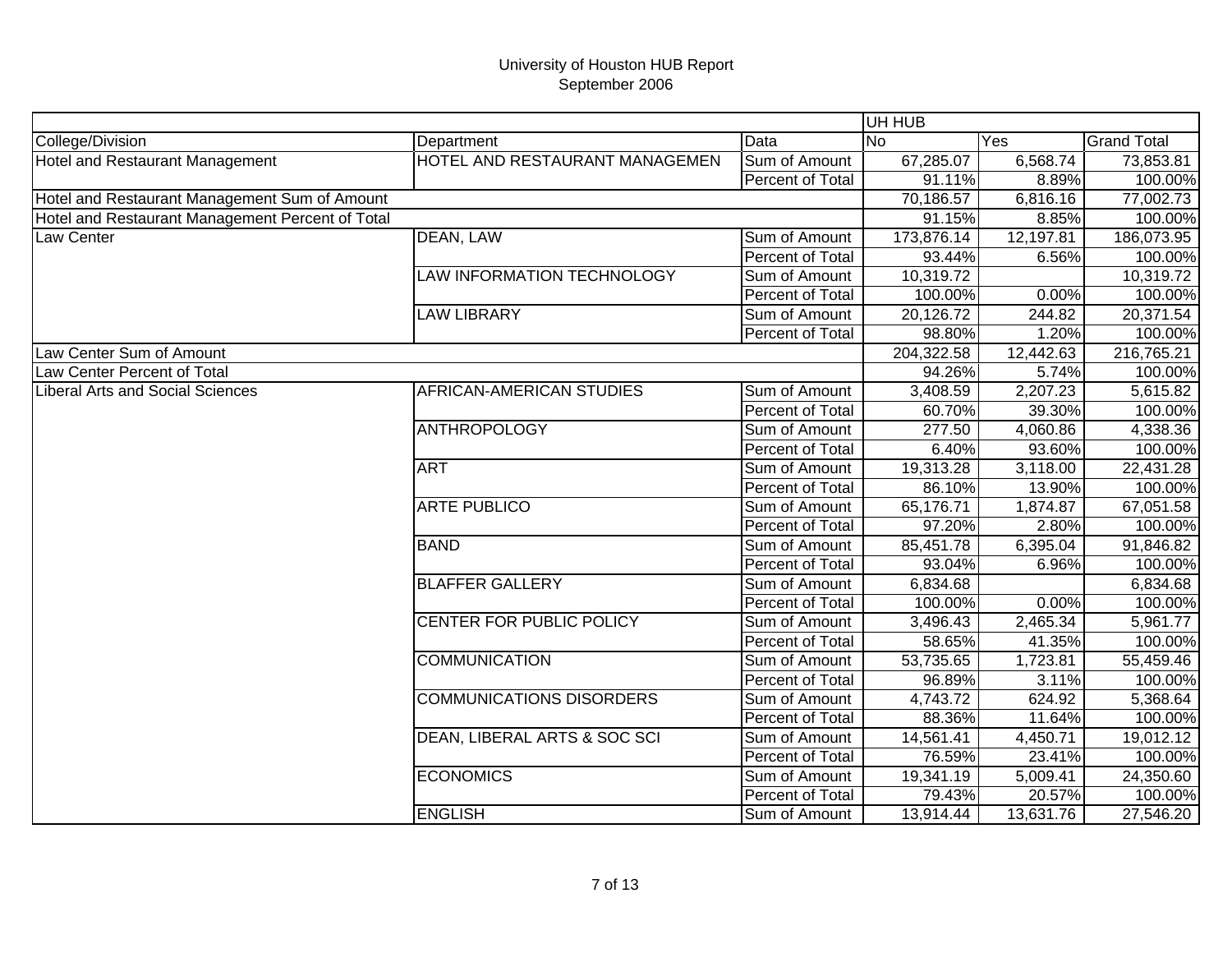|                                                   |                                          |                         | UH HUB     |           |                    |
|---------------------------------------------------|------------------------------------------|-------------------------|------------|-----------|--------------------|
| College/Division                                  | Department                               | Data                    | No.        | Yes       | <b>Grand Total</b> |
| <b>Liberal Arts and Social Sciences</b>           | <b>ENGLISH</b>                           | <b>Percent of Total</b> | 50.51%     | 49.49%    | 100.00%            |
|                                                   | <b>HISTORY</b>                           | Sum of Amount           | 8,027.79   | 820.27    | 8,848.06           |
|                                                   |                                          | Percent of Total        | 90.73%     | 9.27%     | 100.00%            |
|                                                   | <b>MEXICAN-AMERICAN STUDIES</b>          | Sum of Amount           | 1,162.74   | 289.71    | 1,452.45           |
|                                                   |                                          | Percent of Total        | 80.05%     | 19.95%    | 100.00%            |
|                                                   | <b>MILITARY SCIENCE</b>                  | Sum of Amount           |            | 373.90    | 373.90             |
|                                                   |                                          | Percent of Total        | 0.00%      | 100.00%   | 100.00%            |
|                                                   | MODERN AND CLASSICAL LANGUAGES           | Sum of Amount           | 1,121.31   | 577.41    | 1,698.72           |
|                                                   |                                          | Percent of Total        | 66.01%     | 33.99%    | 100.00%            |
|                                                   | <b>MUSIC</b>                             | Sum of Amount           | 20,626.71  | 5,511.26  | 26,137.97          |
|                                                   |                                          | Percent of Total        | 78.91%     | 21.09%    | 100.00%            |
|                                                   | <b>PHILOSOPHY</b>                        | Sum of Amount           | 2,002.55   | 1,828.73  | 3,831.28           |
|                                                   |                                          | Percent of Total        | 52.27%     | 47.73%    | 100.00%            |
|                                                   | POLITICAL SCIENCE                        | Sum of Amount           | 1,343.47   |           | 1,343.47           |
|                                                   |                                          | Percent of Total        | 100.00%    | 0.00%     | 100.00%            |
|                                                   | <b>PSYCHOLOGY</b>                        | Sum of Amount           | 22,400.84  | 4,328.63  | 26,729.47          |
|                                                   |                                          | Percent of Total        | 83.81%     | 16.19%    | 100.00%            |
|                                                   | <b>SOCIOLOGY</b>                         | Sum of Amount           | 520.80     | 5,893.43  | 6,414.23           |
|                                                   |                                          | Percent of Total        | 8.12%      | 91.88%    | 100.00%            |
|                                                   | <b>THEATRE</b>                           | Sum of Amount           | 10,179.55  | 737.75    | 10,917.30          |
|                                                   |                                          | Percent of Total        | 93.24%     | 6.76%     | 100.00%            |
|                                                   | <b>WOMEN'S STUDIES PROGRAM</b>           | Sum of Amount           | 289.24     | 291.70    | 580.94             |
|                                                   |                                          | Percent of Total        | 49.79%     | 50.21%    | 100.00%            |
|                                                   | <b>WRITING CENTER</b>                    | Sum of Amount           | 3,112.02   | 545.67    | 3,657.69           |
|                                                   |                                          | Percent of Total        | 85.08%     | 14.92%    | 100.00%            |
| Liberal Arts and Social Sciences Sum of Amount    |                                          |                         | 361,042.40 | 66,760.41 | 427,802.81         |
| Liberal Arts and Social Sciences Percent of Total |                                          |                         | 84.39%     | 15.61%    | 100.00%            |
| Library                                           | UNIVERSITY LIBRARIES                     | Sum of Amount           | 243,058.72 | 18,133.82 | 261,192.54         |
|                                                   |                                          | Percent of Total        | 93.06%     | 6.94%     | 100.00%            |
| <b>Library Sum of Amount</b>                      |                                          |                         | 243,058.72 | 18,133.82 | 261,192.54         |
| <b>Library Percent of Total</b>                   |                                          |                         | 93.06%     | 6.94%     | 100.00%            |
| Natural Science and Mathematics                   | <b>BIOCHEM &amp; BIOPHYS SCIENCE-OLD</b> | Sum of Amount           | 155.00     |           | 155.00             |
|                                                   |                                          | Percent of Total        | 100.00%    | 0.00%     | 100.00%            |
|                                                   | <b>BIOLOGY &amp; BIOCHEMISTRY</b>        | Sum of Amount           | 64,254.72  | 4,754.16  | 69,008.88          |
|                                                   |                                          | Percent of Total        | 93.11%     | 6.89%     | 100.00%            |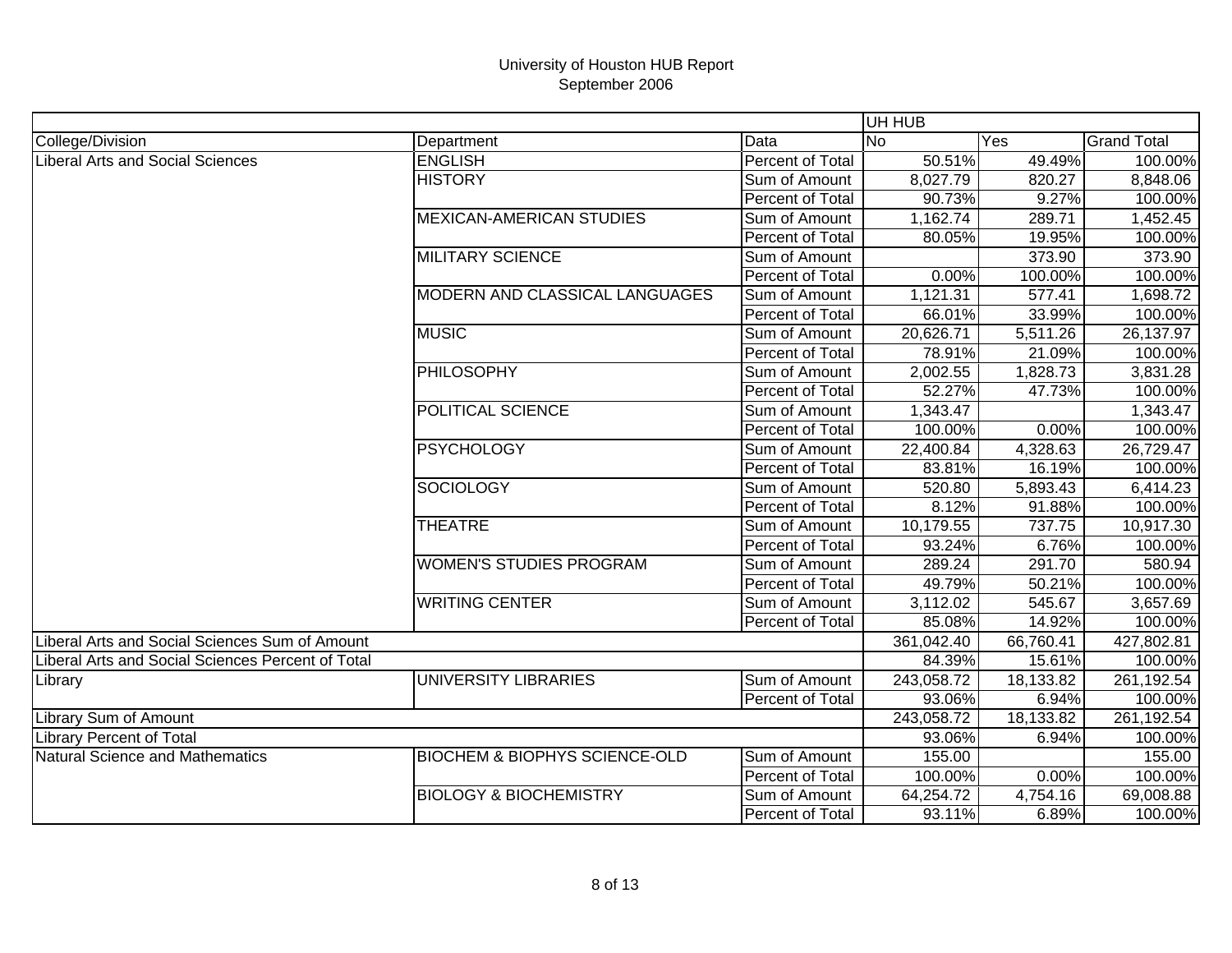|                                                  |                                           |                         | UH HUB     |           |                    |
|--------------------------------------------------|-------------------------------------------|-------------------------|------------|-----------|--------------------|
| College/Division                                 | Department                                | Data                    | <b>No</b>  | Yes       | <b>Grand Total</b> |
| <b>Natural Science and Mathematics</b>           | <b>CAGE INSTITUTE</b>                     | Sum of Amount           | 825.64     | 2,233.01  | 3,058.65           |
|                                                  |                                           | Percent of Total        | 26.99%     | 73.01%    | 100.00%            |
|                                                  | <b>CHEMISTRY</b>                          | Sum of Amount           | 102,173.97 | 7,925.68  | 110,099.65         |
|                                                  |                                           | Percent of Total        | 92.80%     | 7.20%     | 100.00%            |
|                                                  | <b>COMPUTER SCIENCE</b>                   | Sum of Amount           | 10,009.68  | 2,948.72  | 12,958.40          |
|                                                  |                                           | Percent of Total        | 77.24%     | 22.76%    | 100.00%            |
|                                                  | <b>DEAN, NATURAL SCIENCE &amp; MATHE</b>  | Sum of Amount           | 12,831.86  | 1,449.49  | 14,281.35          |
|                                                  |                                           | Percent of Total        | 89.85%     | 10.15%    | 100.00%            |
|                                                  | <b>GEOLOGY</b>                            | Sum of Amount           | 56,730.82  | 19,852.97 | 76,583.79          |
|                                                  |                                           | Percent of Total        | 74.08%     | 25.92%    | 100.00%            |
|                                                  | <b>IMAQS</b>                              | Sum of Amount           | 19,122.52  |           | 19,122.52          |
|                                                  |                                           | Percent of Total        | 100.00%    | 0.00%     | 100.00%            |
|                                                  | <b>MATHEMATICS</b>                        | Sum of Amount           | 63,397.25  | 1,746.33  | 65,143.58          |
|                                                  |                                           | Percent of Total        | 97.32%     | 2.68%     | 100.00%            |
|                                                  | <b>PHYSICS</b>                            | Sum of Amount           | 17,736.66  | 3,017.00  | 20,753.66          |
|                                                  |                                           | Percent of Total        | 85.46%     | 14.54%    | 100.00%            |
| Natural Science and Mathematics Sum of Amount    |                                           |                         | 347,238.12 | 43,927.36 | 391,165.48         |
| Natural Science and Mathematics Percent of Total |                                           |                         | 88.77%     | 11.23%    | 100.00%            |
| Optometry                                        | <b>DEAN, OPTOMETRY</b>                    | Sum of Amount           | 48,726.70  | 5,040.76  | 53,767.46          |
|                                                  |                                           | Percent of Total        | 90.62%     | 9.38%     | 100.00%            |
|                                                  | <b>OPT VISION SCIENCES</b>                | Sum of Amount           | 70,829.61  | 1,663.07  | 72,492.68          |
|                                                  |                                           | Percent of Total        | 97.71%     | 2.29%     | 100.00%            |
|                                                  | <b>OPTOMETRY CLINIC</b>                   | Sum of Amount           | 33,843.70  | 1,648.57  | 35,492.27          |
|                                                  |                                           | <b>Percent of Total</b> | 95.36%     | 4.64%     | 100.00%            |
| Optometry Sum of Amount                          |                                           |                         | 153,400.01 | 8,352.40  | 161,752.41         |
| Optometry Percent of Total                       |                                           |                         | 94.84%     | 5.16%     | 100.00%            |
| Pharmacy                                         | <b>CLINICAL PHARMACY &amp; ADMINISTRA</b> | Sum of Amount           | 13,625.52  | 3,121.92  | 16,747.44          |
|                                                  |                                           | Percent of Total        | 81.36%     | 18.64%    | 100.00%            |
|                                                  | <b>DEAN, PHARMACY</b>                     | Sum of Amount           | 54,975.46  | 9,157.10  | 64,132.56          |
|                                                  |                                           | Percent of Total        | 85.72%     | 14.28%    | 100.00%            |
|                                                  | PHARMACOLOGICAL & PHARMACEUTIC            | Sum of Amount           | 36,044.01  |           | 36,044.01          |
|                                                  |                                           | <b>Percent of Total</b> | 100.00%    | 0.00%     | 100.00%            |
| Pharmacy Sum of Amount                           |                                           |                         | 104,644.99 | 12,279.02 | 116,924.01         |
| <b>Pharmacy Percent of Total</b>                 |                                           |                         | 89.50%     | 10.50%    | 100.00%            |
| President                                        | <b>AFFIRMATIVE ACTION</b>                 | Sum of Amount           | 571.97     | 155.64    | 727.61             |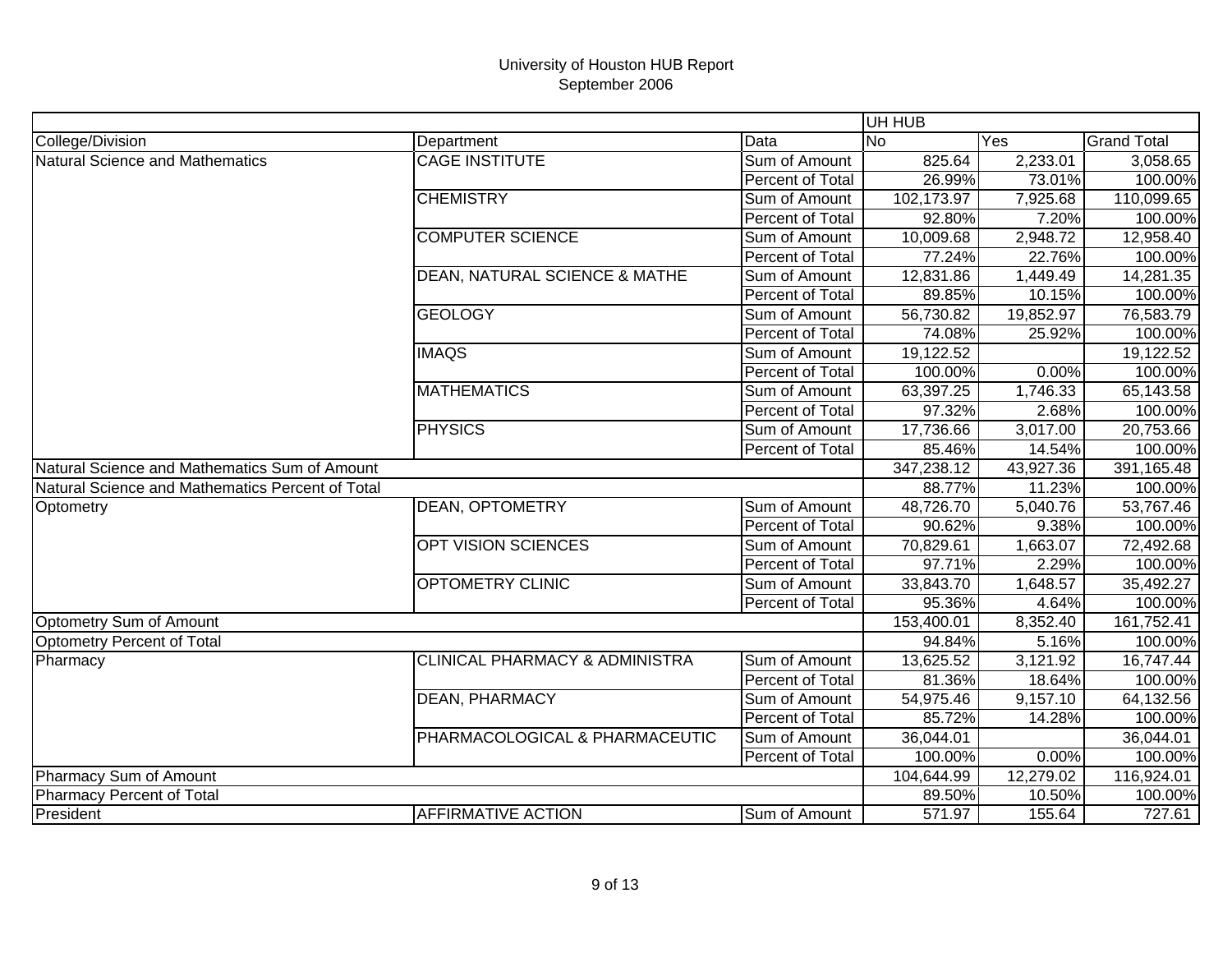|                                   |                                    |                         | UH HUB    |          |                    |
|-----------------------------------|------------------------------------|-------------------------|-----------|----------|--------------------|
| College/Division                  | Department                         | Data                    | <b>No</b> | Yes      | <b>Grand Total</b> |
| President                         | <b>AFFIRMATIVE ACTION</b>          | Percent of Total        | 78.61%    | 21.39%   | 100.00%            |
|                                   | OFFICE OF SPECIAL EVENTS           | Sum of Amount           | 1,674.87  | 208.75   | 1,883.62           |
|                                   |                                    | Percent of Total        | 88.92%    | 11.08%   | 100.00%            |
|                                   | <b>PRESIDENT</b>                   | Sum of Amount           | 525.71    | 1,184.14 | 1,709.85           |
|                                   |                                    | Percent of Total        | 30.75%    | 69.25%   | 100.00%            |
|                                   | <b>STAFF COUNCIL</b>               | Sum of Amount           | 1,809.50  |          | 1,809.50           |
|                                   |                                    | Percent of Total        | 100.00%   | 0.00%    | 100.00%            |
| <b>President Sum of Amount</b>    |                                    |                         | 4,582.05  | 1,548.53 | 6,130.58           |
| <b>President Percent of Total</b> |                                    |                         | 74.74%    | 25.26%   | 100.00%            |
| Research                          | ALLIED GEOPHYSICAL LABORATORIE     | Sum of Amount           | 390.29    |          | 390.29             |
|                                   |                                    | Percent of Total        | 100.00%   | 0.00%    | 100.00%            |
|                                   | <b>ANIMAL CARE OPERATIONS</b>      | Sum of Amount           | 3,503.90  | 8,579.51 | 12,083.41          |
|                                   |                                    | Percent of Total        | 29.00%    | 71.00%   | 100.00%            |
|                                   | CENTER FOR ADVANCED MATERIALS      | Sum of Amount           | 14,402.31 | 481.19   | 14,883.50          |
|                                   |                                    | Percent of Total        | 96.77%    | 3.23%    | 100.00%            |
|                                   | CMC                                | Sum of Amount           | 8,026.13  |          | 8,026.13           |
|                                   |                                    | Percent of Total        | 100.00%   | 0.00%    | 100.00%            |
|                                   | ENVIRONMENTAL INSTIT-HOUSTON       | Sum of Amount           | 550.00    |          | 550.00             |
|                                   |                                    | Percent of Total        | 100.00%   | 0.00%    | 100.00%            |
|                                   | <b>GRANTS AND CONTRACTS</b>        | Sum of Amount           | 2,666.12  | 305.00   | 2,971.12           |
|                                   |                                    | Percent of Total        | 89.73%    | 10.27%   | 100.00%            |
|                                   | <b>HOUSTON COASTAL CENTER</b>      | Sum of Amount           | 19,686.00 |          | 19,686.00          |
|                                   |                                    | Percent of Total        | 100.00%   | 0.00%    | 100.00%            |
|                                   | INSTITUTE FOR MOLECULAR DESIGN     | Sum of Amount           | 44.47     | 2,654.89 | 2,699.36           |
|                                   |                                    | Percent of Total        | 1.65%     | 98.35%   | 100.00%            |
|                                   | <b>INSTITUTE FOR SPACE SYSTEMS</b> | Sum of Amount           | 2,801.10  |          | 2,801.10           |
|                                   |                                    | <b>Percent of Total</b> | 100.00%   | 0.00%    | 100.00%            |
|                                   | OFFICE OF TECHNOLOGY MANAGEMEN     | Sum of Amount           | 3,506.45  | 778.85   | 4,285.30           |
|                                   |                                    | <b>Percent of Total</b> | 81.83%    | 18.17%   | 100.00%            |
|                                   | <b>RESEARCH</b>                    | Sum of Amount           | 10,965.73 | 2,280.57 | 13,246.30          |
|                                   |                                    | Percent of Total        | 82.78%    | 17.22%   | 100.00%            |
|                                   | <b>RESEARCH FINANCIAL SERVICES</b> | Sum of Amount           | 97.88     | 306.34   | 404.22             |
|                                   |                                    | Percent of Total        | 24.21%    | 75.79%   | 100.00%            |
|                                   | <b>RESEARCH INFORMATION CENTER</b> | Sum of Amount           | 1,358.18  | 15.78    | 1,373.96           |
|                                   |                                    | Percent of Total        | 98.85%    | 1.15%    | 100.00%            |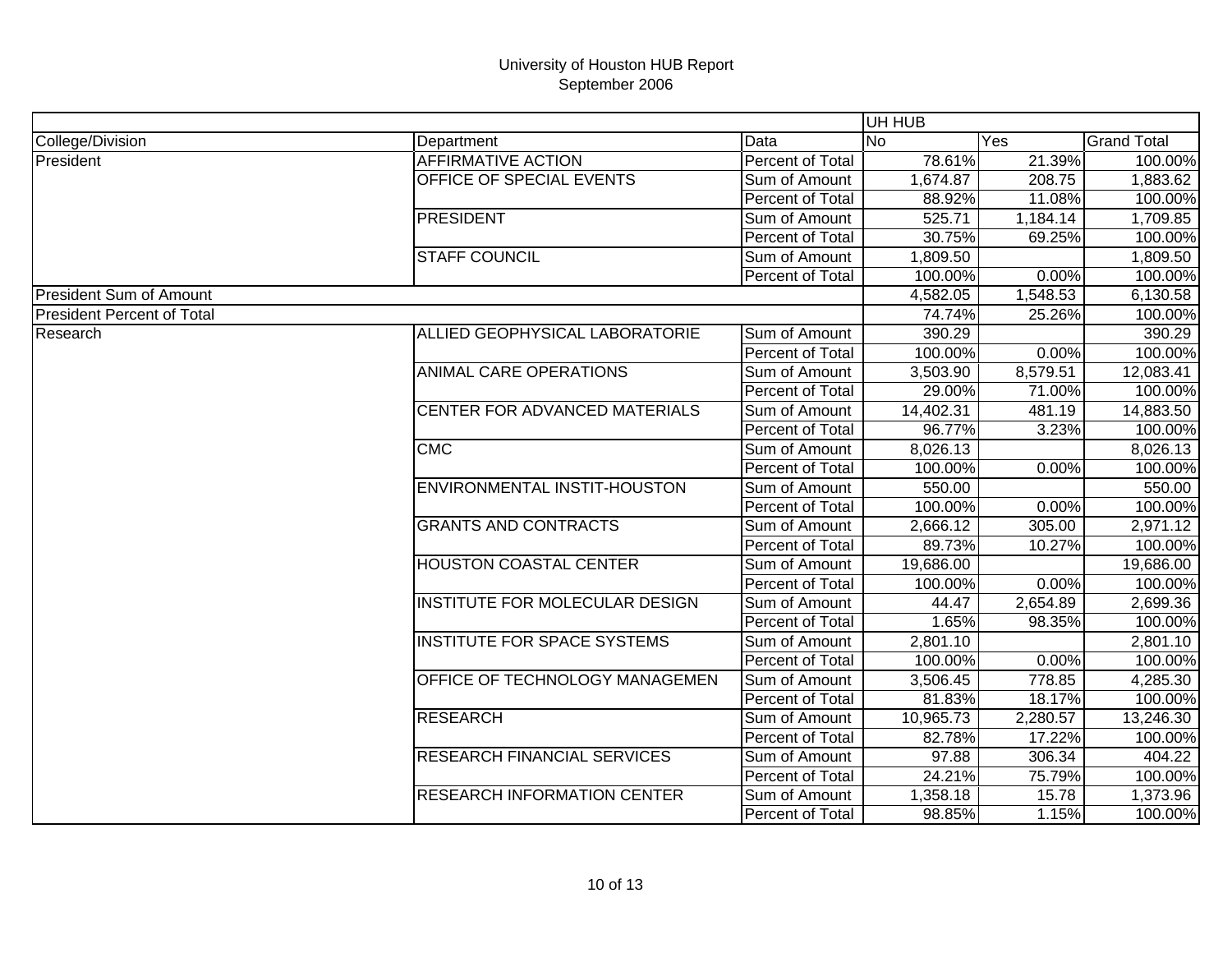|                                  |                                          |                  | UH HUB     |           |                    |
|----------------------------------|------------------------------------------|------------------|------------|-----------|--------------------|
| College/Division                 | Department                               | Data             | <b>No</b>  | Yes       | <b>Grand Total</b> |
| Research                         | <b>RESEARCH POLICIES/COMP/COMMITT</b>    | Sum of Amount    | 196.35     | 127.46    | 323.81             |
|                                  |                                          | Percent of Total | 60.64%     | 39.36%    | 100.00%            |
|                                  | <b>SPACE VACUUM EPITAXY CENTER</b>       | Sum of Amount    | 3,032.28   |           | 3,032.28           |
|                                  |                                          | Percent of Total | 100.00%    | 0.00%     | 100.00%            |
|                                  | <b>SUPER CONDUCT &amp; ADV MATERIALS</b> | Sum of Amount    | 50.65      |           | 50.65              |
|                                  |                                          | Percent of Total | 100.00%    | 0.00%     | 100.00%            |
|                                  | <b>TCSUH</b>                             | Sum of Amount    | 37,509.59  | 179.74    | 37,689.33          |
|                                  |                                          | Percent of Total | 99.52%     | 0.48%     | 100.00%            |
|                                  | <b>TIMES</b>                             | Sum of Amount    | 129,945.86 | 33,400.31 | 163,346.17         |
|                                  |                                          | Percent of Total | 79.55%     | 20.45%    | 100.00%            |
|                                  | TX LEARNING/COMPUTATIONAL CTR            | Sum of Amount    | 68,701.24  | 42,992.97 | 111,694.21         |
|                                  |                                          | Percent of Total | 61.51%     | 38.49%    | 100.00%            |
| <b>Research Sum of Amount</b>    |                                          |                  | 307,434.53 | 92,102.61 | 399,537.14         |
| <b>Research Percent of Total</b> |                                          |                  | 76.95%     | 23.05%    | 100.00%            |
| <b>Student Affairs</b>           | <b>CAMPUS ACTIVITIES</b>                 | Sum of Amount    | 8,553.44   | 2,692.73  | 11,246.17          |
|                                  |                                          | Percent of Total | 76.06%     | 23.94%    | 100.00%            |
|                                  | <b>CAMPUS RECREATION</b>                 | Sum of Amount    | 30,719.47  | 4,920.87  | 35,640.34          |
|                                  |                                          | Percent of Total | 86.19%     | 13.81%    | 100.00%            |
|                                  | <b>CENTER FOR STUDENTS W/DISABILI</b>    | Sum of Amount    | 20,731.98  | 366.94    | 21,098.92          |
|                                  |                                          | Percent of Total | 98.26%     | 1.74%     | 100.00%            |
|                                  | CHILD CARE CENTER                        | Sum of Amount    | 3,079.44   | 705.06    | 3,784.50           |
|                                  |                                          | Percent of Total | 81.37%     | 18.63%    | 100.00%            |
|                                  | COUNSELING AND PSYCH SVCS                | Sum of Amount    | 2,440.41   | 772.70    | 3,213.11           |
|                                  |                                          | Percent of Total | 75.95%     | 24.05%    | 100.00%            |
|                                  | <b>DEAN OF STUDENTS</b>                  | Sum of Amount    | 1,000.88   | 9,759.09  | 10,759.97          |
|                                  |                                          | Percent of Total | 9.30%      | 90.70%    | 100.00%            |
|                                  | INT'L STUDENT & SCHOLAR SERVIC           | Sum of Amount    | 359.38     | 246.18    | 605.56             |
|                                  |                                          | Percent of Total | 59.35%     | 40.65%    | 100.00%            |
|                                  | LEARNING AND ASSESSMENT SVCS             | Sum of Amount    | 439.91     | 162.66    | 602.57             |
|                                  |                                          | Percent of Total | 73.01%     | 26.99%    | 100.00%            |
|                                  | LEARNING SUPPORT SERVICES                | Sum of Amount    | 2,118.23   |           | 2,118.23           |
|                                  |                                          | Percent of Total | 100.00%    | 0.00%     | 100.00%            |
|                                  | <b>RELIGION CENTER</b>                   | Sum of Amount    |            | 136.39    | 136.39             |
|                                  |                                          | Percent of Total | 0.00%      | 100.00%   | 100.00%            |
|                                  | <b>RESIDENTIAL LIFE &amp; HOUSING</b>    | Sum of Amount    | 181,388.04 | 3,337.91  | 184,725.95         |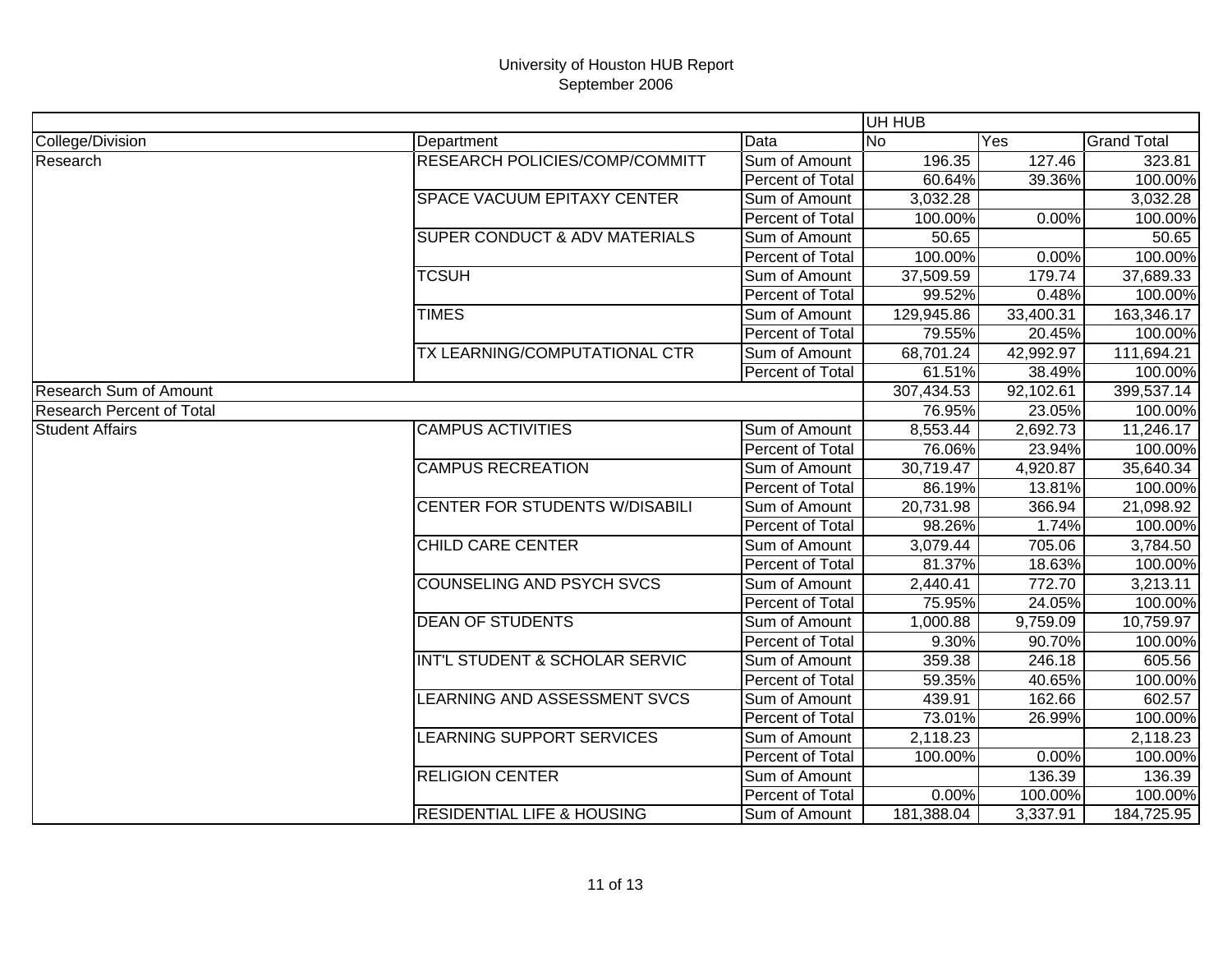|                                         |                                         |                         | UH HUB     |            |                    |
|-----------------------------------------|-----------------------------------------|-------------------------|------------|------------|--------------------|
| College/Division                        | Department                              | Data                    | <b>No</b>  | Yes        | <b>Grand Total</b> |
| <b>Student Affairs</b>                  | <b>RESIDENTIAL LIFE &amp; HOUSING</b>   | <b>Percent of Total</b> | 98.19%     | $1.81\%$   | 100.00%            |
|                                         | <b>STUDENT AFFAIRS</b>                  | Sum of Amount           | 7,655.30   | 305.60     | 7,960.90           |
|                                         |                                         | Percent of Total        | 96.16%     | 3.84%      | 100.00%            |
|                                         | <b>STUDENT HEALTH CENTER</b>            | Sum of Amount           | 47,224.44  | 16,668.76  | 63,893.20          |
|                                         |                                         | Percent of Total        | 73.91%     | 26.09%     | 100.00%            |
|                                         | <b>STUDENT PHARMACY</b>                 | Sum of Amount           | 1,226.45   |            | 1,226.45           |
|                                         |                                         | Percent of Total        | 100.00%    | 0.00%      | 100.00%            |
|                                         | <b>STUDENT PUBLICATIONS</b>             | Sum of Amount           | 1,560.27   | 560.55     | 2,120.82           |
|                                         |                                         | Percent of Total        | 73.57%     | 26.43%     | 100.00%            |
|                                         | UNIVERSITY CAREER SERVICES              | Sum of Amount           | 2,817.68   | 21,197.42  | 24,015.10          |
|                                         |                                         | Percent of Total        | 11.73%     | 88.27%     | 100.00%            |
|                                         | UNIVERSITY CENTER                       | Sum of Amount           | 25,148.75  | 6,010.88   | 31,159.63          |
|                                         |                                         | Percent of Total        | 80.71%     | 19.29%     | 100.00%            |
|                                         | UNIVERSITY TESTING SERVICES             | Sum of Amount           | 1,163.56   |            | 1,163.56           |
|                                         |                                         | Percent of Total        | 100.00%    | 0.00%      | 100.00%            |
| <b>Student Affairs Sum of Amount</b>    |                                         |                         | 337,627.63 | 67,843.74  | 405,471.37         |
| <b>Student Affairs Percent of Total</b> |                                         |                         | 83.27%     | 16.73%     | 100.00%            |
| Technology                              | <b>DEAN, TECHNOLOGY</b>                 | Sum of Amount           | 23,251.61  | 77,273.50  | 100,525.11         |
|                                         |                                         | Percent of Total        | 23.13%     | 76.87%     | 100.00%            |
|                                         | <b>ENGINEERING TECHNOLOGY</b>           | Sum of Amount           | 17,799.14  | 46,420.86  | 64,220.00          |
|                                         |                                         | Percent of Total        | 27.72%     | 72.28%     | 100.00%            |
|                                         | HUMAN DEVELOP AND CONSUMER SCI          | Sum of Amount           | 460.20     |            | 460.20             |
|                                         |                                         | Percent of Total        | 100.00%    | 0.00%      | 100.00%            |
|                                         | <b>INFORMATION &amp; LOGISTICS TECH</b> | Sum of Amount           | 27,303.05  | 2,984.82   | 30,287.87          |
|                                         |                                         | Percent of Total        | 90.15%     | 9.85%      | 100.00%            |
|                                         | <b>TMAC</b>                             | Sum of Amount           | 1,613.05   | 80.82      | 1,693.87           |
|                                         |                                         | Percent of Total        | 95.23%     | 4.77%      | 100.00%            |
| <b>Technology Sum of Amount</b>         |                                         |                         | 70,427.05  | 126,760.00 | 197,187.05         |
| <b>Technology Percent of Total</b>      |                                         |                         | 35.72%     | 64.28%     | 100.00%            |
| <b>University Advancement</b>           | ADVANCEMENT INFORMATION SVCS            | Sum of Amount           | 655.50     | 580.70     | 1,236.20           |
|                                         |                                         | Percent of Total        | 53.03%     | 46.97%     | 100.00%            |
|                                         | <b>ANNUAL GIVING</b>                    | Sum of Amount           | 125,736.88 |            | 125,736.88         |
|                                         |                                         | Percent of Total        | 100.00%    | 0.00%      | 100.00%            |
|                                         | <b>CREATIVE SERVICES</b>                | Sum of Amount           | 5,491.28   |            | 5,491.28           |
|                                         |                                         | Percent of Total        | 100.00%    | 0.00%      | 100.00%            |